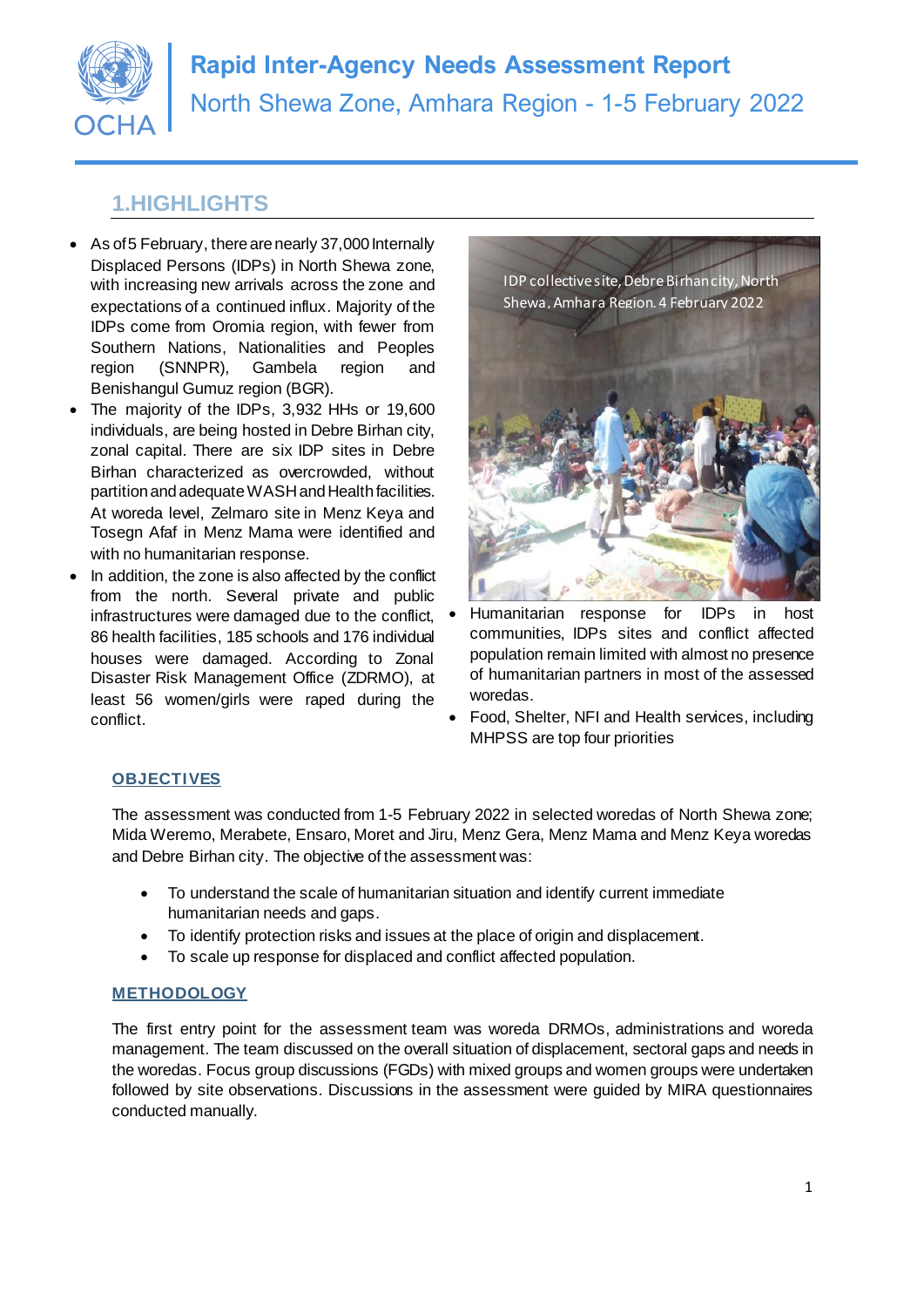

At the end of the field assessment, a debriefing session with zonal officials was conducted and findings, gaps, and recommendations were endorsed.

# **2.SUMMARY**

Several zones in Amhara region have been affected by continuous influx of displaced people for the past four years. The humanitarian situation is further exacerbated by recent conflict in the North lasted more than five months. North Shewa is among the zones which continue to encounter those incidents. According to the zone, there are approximately 37,000 IDPs in the zone with increasing number of new arrivals in 15 woredas and Debre Birhan city. Most of the displaced people are in host communities, with one third living in Debre Birhan city. There are more than 10,000 IDPs collective sites of which 9,500 are hosted in IDP sites in Debre Birhan. In the assessed woredas, one site in Menz Keya and Menz Mama were identified in each woredas. In the coming weeks, continued influx of IDPs is expected while existing IDPs are waiting for humanitarian assistance.

Predominantly, Oromia, SNNPR, Gambella and Benshangul Gumuz are top regions where IDPs came from. Most significantly, IDPs from Oromia (Dano, Jibat, Bako woredas of West Shewa and Limmu, Gobu Seyo, Wayu Tuka, Sibu Sire, of East Wellega zones) shares the highest percentage of reported displacement in North Shewa zone. According to the assessment findings, although there has been continuous influx of IDPs for the past four years, large-scale influx from these zones to Amhara region became prevalent since October 2021. Reasons for displacement attributed to interlinked factors caused as a result of expanded presence and control of Unidentified Armed Groups (UAGs) in Oromia region. Findings indicated attacks, looting and damage of private properties, GBV cases, among other concerns. Displacement from Afar, Dire Dawa, and Tigray were also reported.

On the other hand, conflict in the North has led to a significant loss of lives, damage on critical infrastructures and institutions and strained interventions across all sectors, such as, schools, health facilities, and Government offices, limiting their capacity to provide assistance for IDPs and conflict affected people.

As a result, the humanitarian situation in general has deteriorated with prolonged displacement, new influx of IDPs and emerging humanitarian needs. There is no humanitarian support or adequate partners present in the assessed woredas. Shelter, Food, NFI, and Health and MPHSS support are the top priorities identified during focus group discussions and require scaling up response capacity to meet needs.

# **3.CONDITIONS OF AFFECTED POPULATION**

#### **PRIORITY NEEDS**

- IDPs indicated provision of relief **food support** as priority and indicated that mainly children are at risk of malnutrition. Food for children and child feeding program in schools in both IDP hosting areas and conflict affected areas are needed.
- **Shelter** is among the priority needs identified. Majority of IDPs at woreda level are living in host communities in rented houses and it is difficult for them to afford the monthly payments. The cost of house rent varies as mentioned during FGD and officials but average range 600-800ETB per month. On the other hand, IDPs in collective sites are over-congested without partitioning and new displaced people continue to arrive to the sites. IDPs in Debre Birhan sites also expressed that children cannot handle cold weather in the shelters. In addition, there are 176 houses damaged as a result of the conflict.
- There is a huge **need for NFI and clothing** for IDPs as well as conflict affected people. Full NFI kits both for shelter and WaSH are among the priority needs.
- **Health** status of the people is mainly affected due to lack of food provision and lack of basic sectoral response exposing them to waterborne and transmitted diseases. Furthermore, IDPs and conflict affected population are highly exposed to **psychological distress and mental issues**, due to their individual experiences in the place of origin.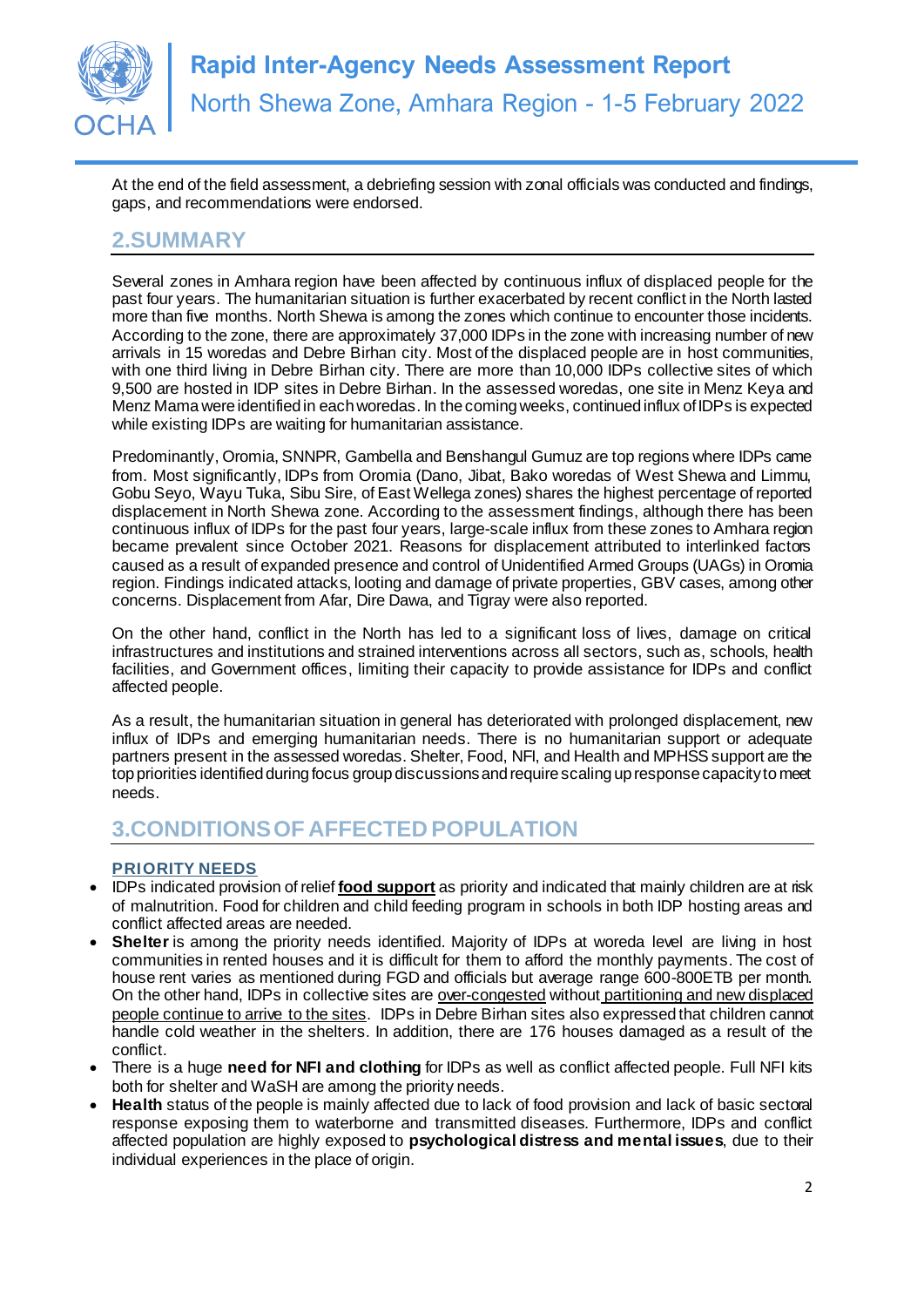

#### **RECOMMENDATIONS**

- Government to provide relief food support, including for children, to IDPs and conflict affected population and consistently update the request to meet emerging needs.
- Partners and Government to mobilize resources to structure collective sites in Debre Birhan and woredas and provide cash-based assistance for IDPs living with host communities.
- Provision of durable solution, rehabilitation, construction, houses damaged as a result of the conflict and for people unwilling to return.
- Partners, in collaboration with Government, to mobilize resources and provide NFIs and clothing based on need and vulnerability.
- Provision of emergency drug supplies to health facilities and scale up MHPSS services in the zone.

#### **GROUPS MOST IN NEED OF ASSISTANCE**

- 1. Children
- 2. Women and girls, pregnant and lactating women
- 3. Elderly and people with special need

# **4.SECTORAL FINDINGS AND RECOMMENDATIONS**

### **4.1. FOOD SECURITY**

- At the time of the assessment, there is no adequate humanitarian food response to displaced population and in many cases, response lack full package and is fragmented and substandard. In the sites, food sources mainly came from the local community and volunteers.
- Poor recording/registration and follow up of IDPs and conflict affected population. This affects accuracy on the number of people who need food response and affects targeting new arrivals.
- Key informants indicated that they are engaging in informal work as coping mechanisms creating stress on families, children and girls and in many occasions, families went entire days without food.
- The conflict has disrupted harvest seasons in the woreda due to destruction of crops, looting, plundering of livestock putting pressure on host community hence negatively affecting IDPs ' living condition mostly on food security.
- According to IDPs, the last food was received in November 2021 and ration remain sub-standard.

|  | <b>RESPONSE RECOMMENDATIONS</b>                                                                                                             | <b>RESPONSIBLE</b><br><b>BODY</b>             | <b>TIMEFRAME</b> |
|--|---------------------------------------------------------------------------------------------------------------------------------------------|-----------------------------------------------|------------------|
|  | Standard food allocation for IDP population in the zone                                                                                     | Zone and woreda<br><b>DRMO</b>                | Soon             |
|  | The current population movement should be tracked and<br>updated and communicated at zonal, regional and federal level.                     | Zone and woreda<br><b>DRMO</b>                | Soon             |
|  | Continuous update of IDP numbers, including<br>reaular<br>registration of new arrivals, to ensure adequate food allocation<br>distribution. | <b>ZDRMO</b>                                  | As needed        |
|  | Provision of food for children and ensure school feeding program<br>in schools.                                                             | Zone/woreda<br><b>DRMO</b><br>and<br>partners | Soon             |
|  | Provision of adequate NFIs used for cooking and serving,<br>kitchen sets                                                                    | Partners                                      | Soon             |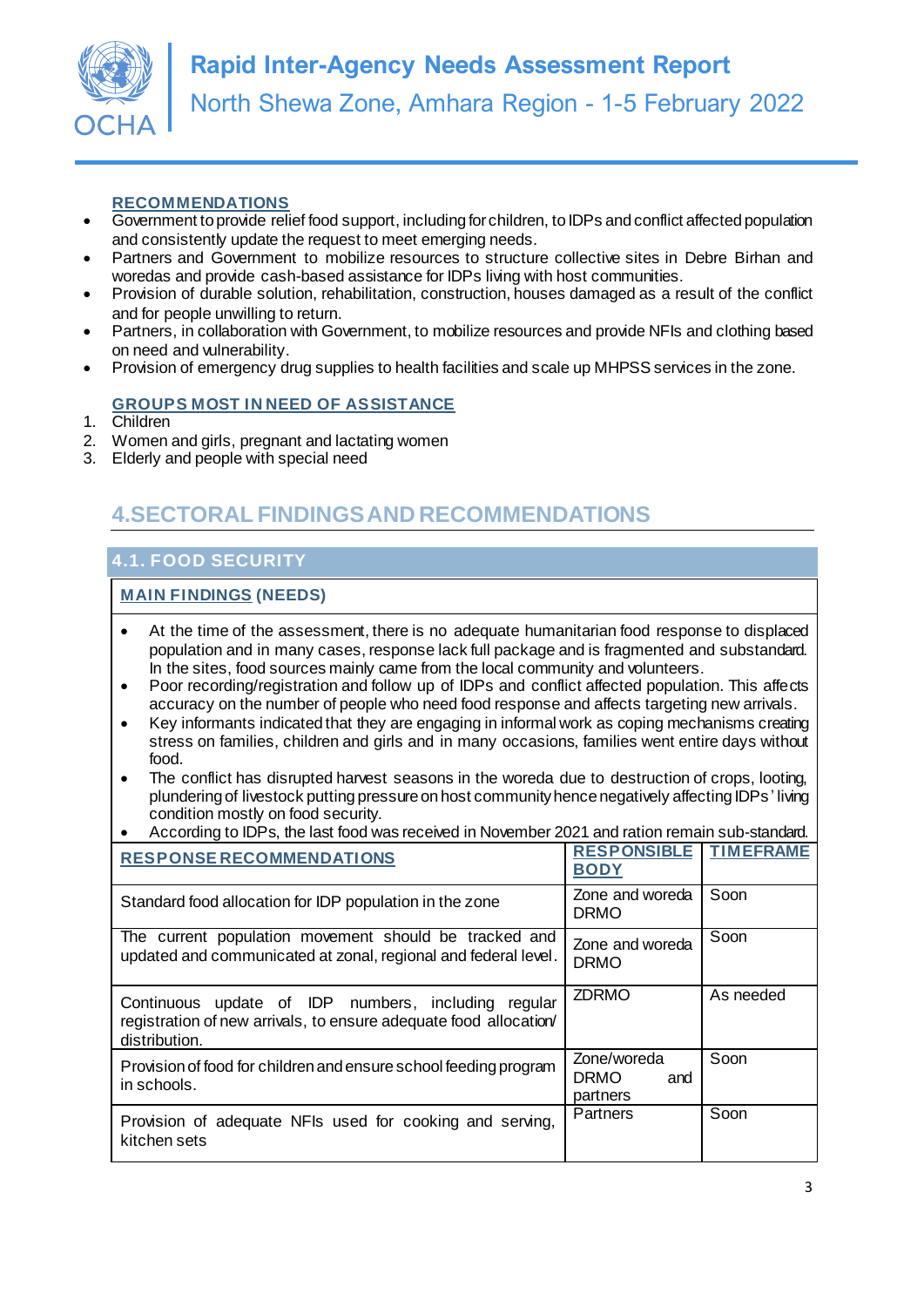

## **4.2. HEALTH**

- IDPs do not have access to free health services in the assessed woredas, which is also applicable to the rest of North Shewa woredas.
- 99 health facilities (5 Hospitals, 24 HCs & 70 HPs) and 7 woreda health offices are partially or fully damaged and looted due to the conflict and are not in their full capacity to provide support.
- There is no mobile health and nutrition team (MHNT) services in all assessed woredas that provide services for IDPs and host communities.
- MHNT services china factory and sun flour IDP sites in Debre Birhan city are overstretched and lack adequate medication to provide adequate health response. Services in the rest four sits is almost none.
- No adequate supply of medications and kits at health facilities and sites to facilitate basic health services in assessed woredas.
- Most reported and prevalent diseases include typhoid, typhus, malaria (in prone areas) at woredas level. In Debre Birhan collective IDP sites most reported diseases were intestinal parasites, conjunctivitis, and skin infections that may be prone to transmitted diseases and outbreaks as sites are overly congested. There is no MHN services in sites at woreda level.
- IDPs have no health insurance due to insufficient or lack of cash and expired books.

| <b>RESPONSE RECOMMENDATIONS</b>                                                                                                          | <b>RESPONSIBLE</b><br><b>BODY</b>                  | <b>TIMEFRAME</b>             |
|------------------------------------------------------------------------------------------------------------------------------------------|----------------------------------------------------|------------------------------|
| Ensure access to free health services in IDP hosting woredas in<br>North Shewa zone.                                                     | Woreda<br>and<br>Health<br>zone<br>Office          | As<br>soon<br>as<br>possible |
| Strengthening of disease surveillance and early warning system<br>at IDP site.                                                           | Woreda<br>and<br>Health<br>zone<br>Offices and WHO | Soon                         |
| Establishing and strengthening MHNT services in all IDP hosting<br>woredas and Debre Birhan city, for both host communities and<br>IDPs. | Zonal<br>Health<br>Office<br>and<br>Cluster        | Soon                         |
| Provision of emergency health kits and supplies to respond to<br>life-threatening conditions related to essential health care.           | Zone<br>Health<br>Office<br>and<br>Cluster         | Soon                         |
| Cash support to activate health insurance for IDPs in the area of<br>displacement.                                                       | Health<br>Zone<br>Office<br>and<br>Cluster         | Soon                         |
| Mainstream and enhance access to MHPSS in all IDP hosting<br>and conflict affected woredas.                                              | Zone<br>Health<br>Office<br>and<br>Cluster         | Soon                         |
| Provision of mosquito net and chemical spray for malaria prone<br>areas                                                                  | Health<br>Zone<br>Office<br>and<br>Cluster         | Soon                         |
| Urgent support on COVID-19 precautions.                                                                                                  | Health<br>Zone<br>Office<br>and<br>Cluster         | Soon                         |
| Rehabilitation and reconstruction of health facilities damaged as<br>a result of conflict                                                | Zone<br>Health<br>Office<br>and<br>Cluster         | Short-term                   |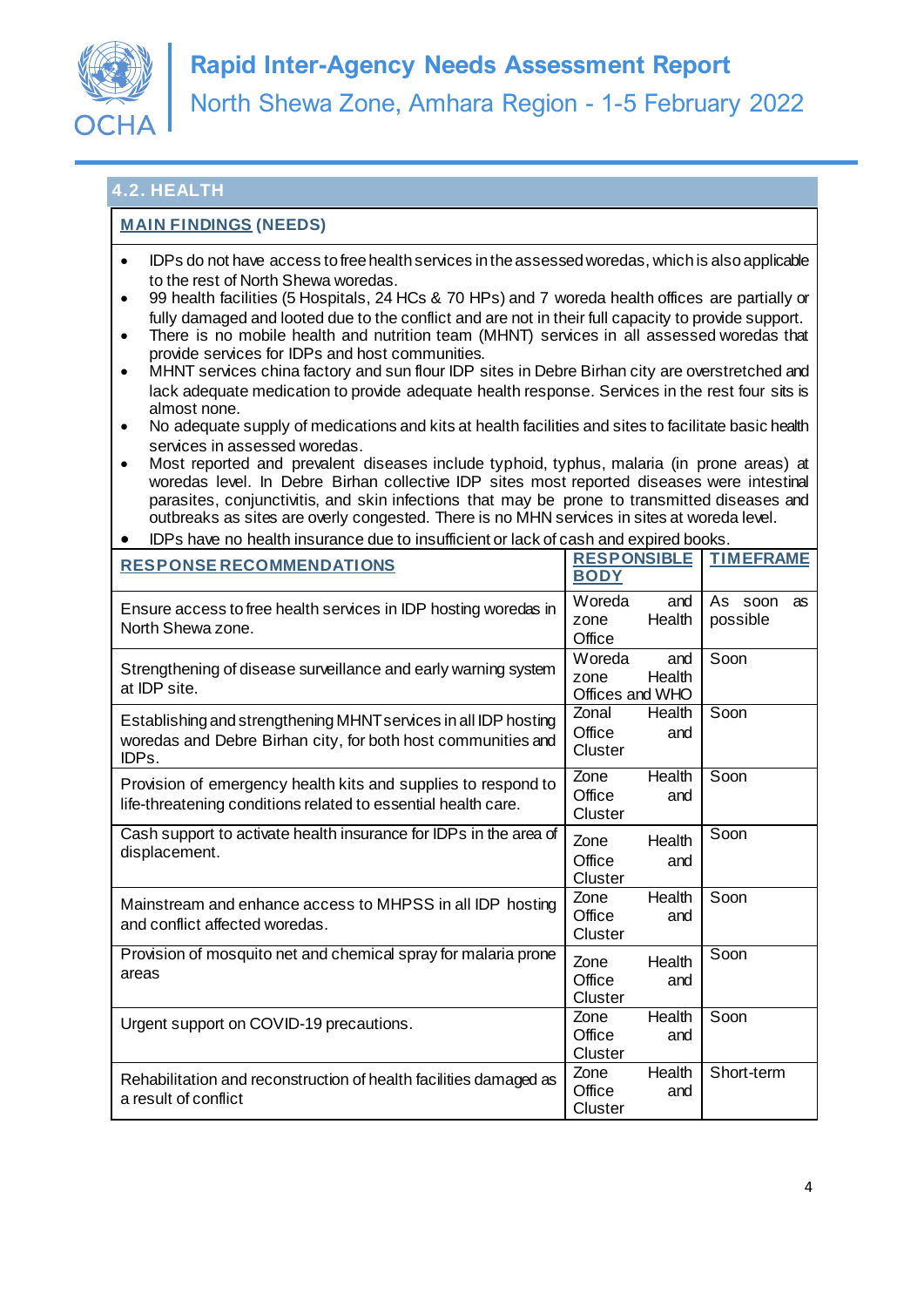

| Renovation and/or construction of health services affected by<br>conflict. | Zone<br>Office<br><b>Cluster</b> | Health<br>and | Soon |
|----------------------------------------------------------------------------|----------------------------------|---------------|------|
| Establish and strengthen hygiene practices in all collective sites.        | Health<br><b>WASH Cluster</b>    | and           | Soon |

# **4.3.NUTRITION**

- Lack of adequate food response, including for children, reported during the assessment, resulting in the likelihood that children and pregnant and lactating women may be prone to malnutrition issues.
- Pregnant women and women who recently gave birth do not get sufficient food and iron which can lead to malnutrition.
- There is no nutrition supply at health facilities for management of MAM cases, and referral linkages are seriously affected. For instance, screening result in December 2021 showed that out of 14,155 U-5 children screened 126 SAM and 686 MAM cases and out 2,730PLW screened 334 MAM cases were identified. These MAM cases were not linked for appropriate services. In addition, although SAM supplies are available at zone level, transportation cost at woreda level was noted as a gap.
- There is no Stabilization Centre (SC) in the nearby health facilities across all woredas and hospitals are the only service providers and are overstretched.
- Essential nutritional supplies (RUTF, Milks, Weight scales and SC kits) and other commodities were either fully or partially looted in conflict affected areas.
- The status of food support and lack of sectoral humanitarian response is more likely to aggravate nutrition concerns among U-5 and PLW.
- Targeted supplementary feeding program (TSFP) not available in all woredas except Menz Gera and SC was functional at hospital in most visited woredas.
- Nutritional screening was poor in most woredas and not routinely done for all U5 children and PLW.

| <b>RESPONSE RECOMMENDATIONS</b>                                                                                                                        | <b>RESPONSIBLE</b><br><b>BODY</b>                                     | <b>TIMEFRAME</b>          |
|--------------------------------------------------------------------------------------------------------------------------------------------------------|-----------------------------------------------------------------------|---------------------------|
| Strengthen routine nutrition activities across the zone and in<br>collective sites.                                                                    | Health<br>Zone<br>Office<br>and<br><b>UNICEF</b>                      | As soon<br>as<br>possible |
| Stabilization Centres and Outpatient services should be in place<br>at nearby health facilities to IDPs and referral linkage should be<br>established. | Zone<br>Health<br>Office<br>and<br><b>UNICEF</b>                      | Soon                      |
| Capacity building for health professional to ensure routine<br>screening and facilitate adequate nutrition services.                                   | Zone<br>Health<br>Office<br>and<br><b>Nutrition Cluster</b>           | Soon                      |
| Establish MHNT services and CMAM interventions to addressed<br>health and nutrition need.                                                              | Office<br>and<br><b>Nutrition Cluster</b>                             | Soon                      |
| Provide nutrition supplies/supplementary food for both MAM and<br>SAM cases.                                                                           | Zone<br>Health<br>Office<br>and<br><b>UNICEF</b><br>and<br><b>WFP</b> | Soon                      |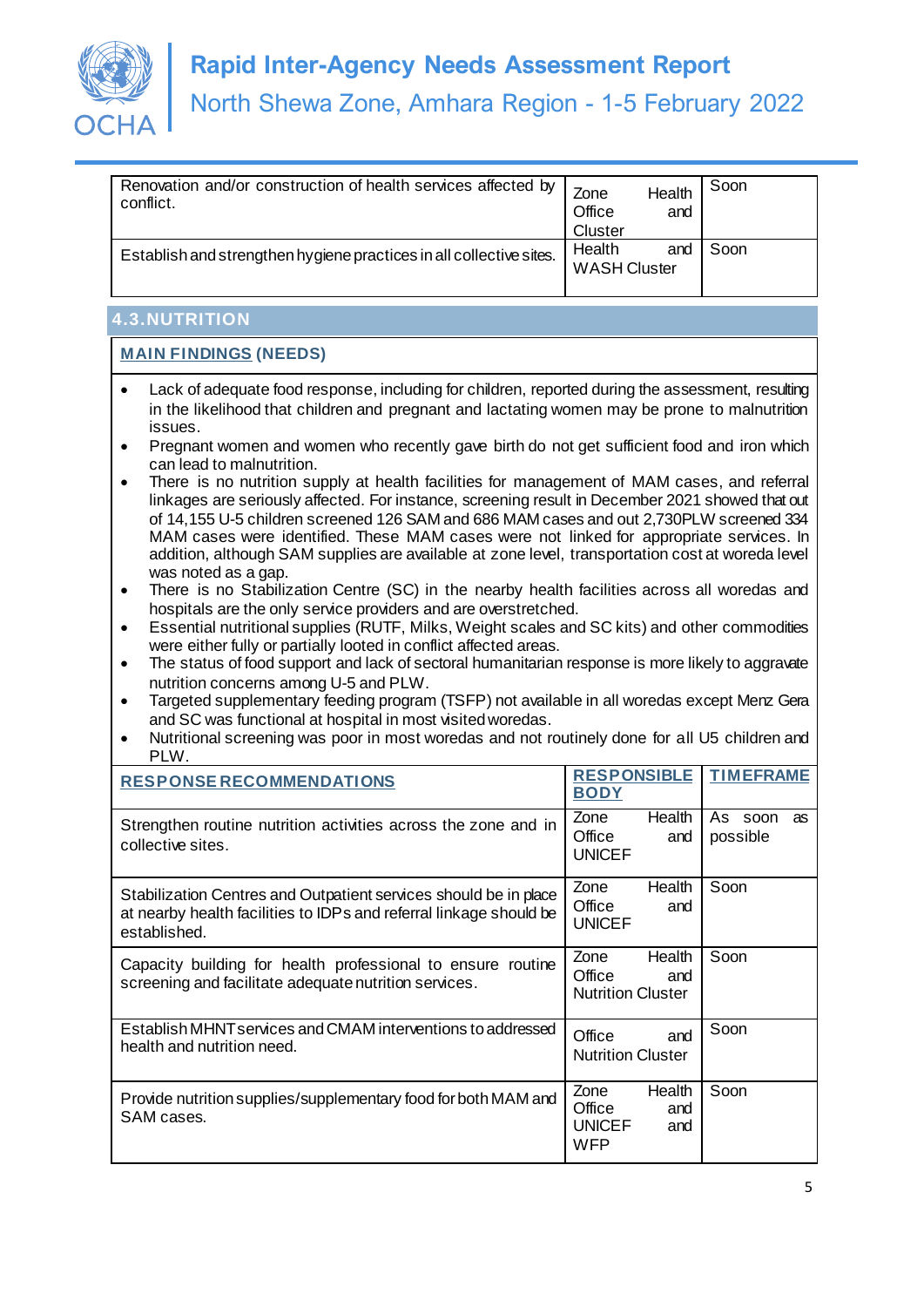

• Government and nutrition suppliers to work collaboratively and ensure last mile distribution of nutrition supplies.

Zone Health Office and **Nutrition** (UNICEF and WFP) cluster

# **4.4.WASH**

- Many of the assessed woredas have shortage of water supply, and the main source for water supply for IDPs living in host community is unprotected/treated water from river, springs and ponds. IDPs must pay water tariff or bill, on average people have to pay 2-10 ETB per 20 litters jerrycan storage capacity*.*Waterr supply in IDP sites is very limited while in some it is non-existent.
- There is no regular water quality treatment at water schemes and no household level chemicals provided.
- IDPs in collective sites, host communities and conflict affected population do not have NFIs, such as jerricans, buckets, that supports their water need.
- IDP sites are overly crowded and latrine facilities are in shortage, leading people to open defecation, and there are no shower rooms. This also brings privacy and protection risks for women and girls. In addition, there is no hygiene promotion activity, including COVID-19, in IDP collective center.
- There are no hygiene kits/dignity kits for reproductive age group of women and girls.
- Long queues and long-distance travel is required for people to access water, which may prone women/girls to protection risks.

| <b>RESPONSE RECOMMENDATIONS</b>                                                                                                                                                                                                      | <b>RESPONSIBLE</b><br><b>BODY</b>                                                | <b>TIMEFRAME</b>          |
|--------------------------------------------------------------------------------------------------------------------------------------------------------------------------------------------------------------------------------------|----------------------------------------------------------------------------------|---------------------------|
| Emergency Water Trucking (EWT) is needed with fiber glass<br>roto as a temporary measure to provide water.                                                                                                                           | <b>WASH Cluster</b>                                                              | As soon<br>as<br>possible |
| Support water offices with budget for maintenance and fuel<br>support and provide technical support and water tankers to<br>facilitate adequate WASH response in the zone.                                                           | Wash<br>Cluster<br>and actors                                                    | Soon                      |
| Repair/maintenance of unfunctional water schemes and<br>provision of maintenance tools for WASH committee and spare<br>parts.                                                                                                        | Wash<br>Cluster<br>and actors                                                    | Soon                      |
| Improve existing sanitation facilities and construct emergency<br>latrines and shower rooms at collective sites in accordance with<br>Community Led Total Sanitation, national initiative approved<br>used to avoid open defecation. | Zone/city Water<br>and<br>Health<br><b>Offices</b><br>and<br><b>WASH Cluster</b> | Soon                      |
| High test hypochlorite (HTH) chlorine and HHs water treatment<br>chemicals for water quality purpose.                                                                                                                                | Wash<br>Cluster<br>and actors                                                    | Soon                      |
| Supply and installation of Fiber glass roto tank with storage<br>capacity of 10-20m3 for conflict affected communities and IDPs<br>sites.                                                                                            | Wash<br>Cluster<br>and actors                                                    | Soon                      |
| Construct sex disaggregated emergency trench latrine and<br>shower rooms, including desludging of existing latrine and<br>clean-up of stances in collective sites                                                                    | Wash<br>Cluster<br>and actors                                                    | Soon                      |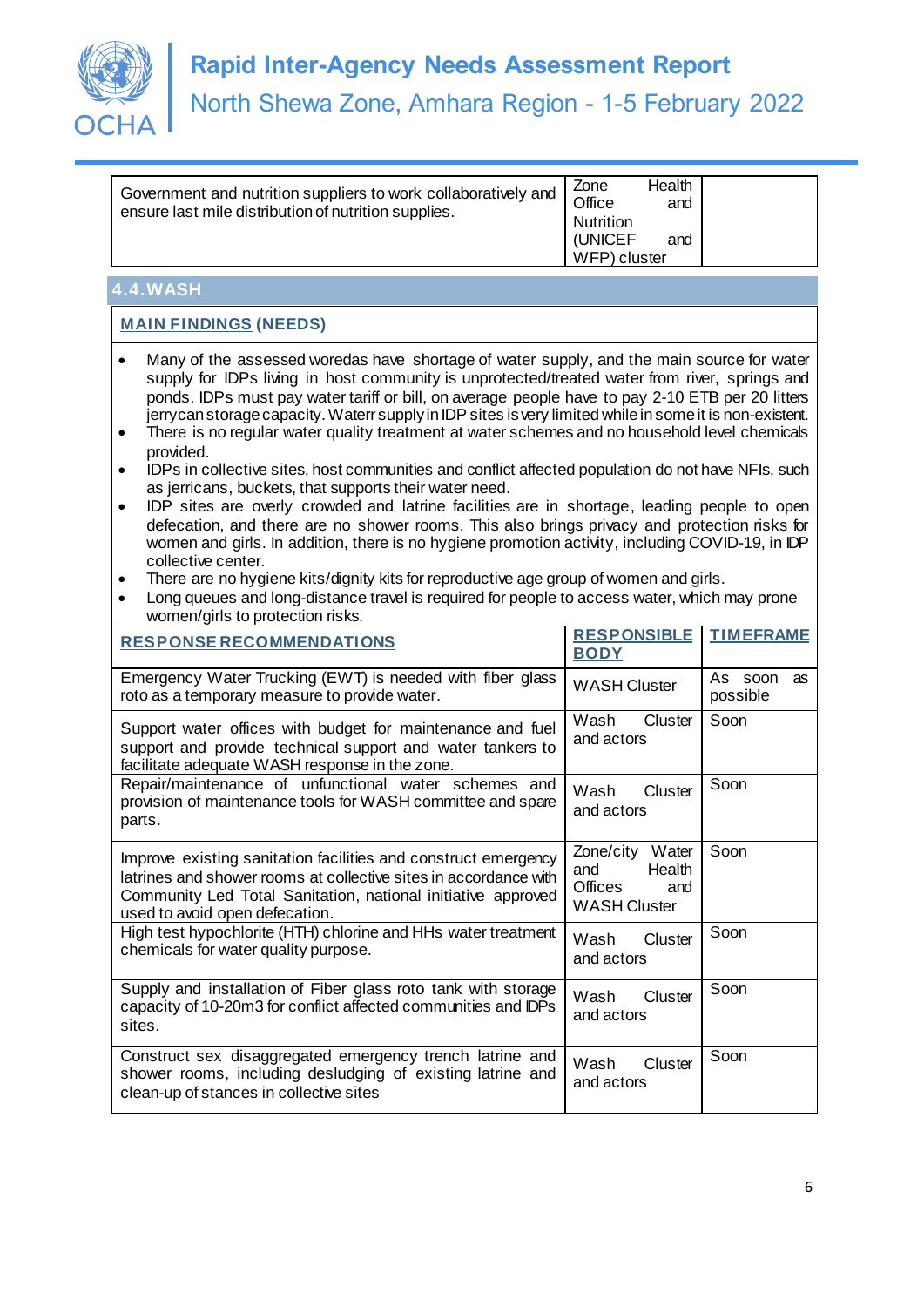

| Subsidize fuel need at woreda level to minimize the cost of water<br>fee or water bill and continued the supply of water in case<br>electric power interruption to support continuous supply of<br>potable water in the IDP sites. | Water<br>Office,<br>Health Office and<br><b>WASH</b>                          | Soon |
|------------------------------------------------------------------------------------------------------------------------------------------------------------------------------------------------------------------------------------|-------------------------------------------------------------------------------|------|
| Conduct hygiene promotion activities to manage infectious<br>diseases like COVID-19 and water related public health disease.                                                                                                       | Office,<br>Water<br>Health Office and<br>WASH<br>and<br><b>Health Cluster</b> | Soon |
| Provision of WASH NFIs, hygiene items like water buckets,<br>soaps (bathing and laundry) and dignity kits for IDPs and conflict<br>affected households and women and girls.                                                        | WASH<br>and<br><b>ES/NFI Cluster</b>                                          | Soon |

# **4.5.SHELTER-NFI**

**MAIN FINDINGS (NEEDS)**

- IDPs in host communities are mainly living in rented houses and are struggling to afford the monthly payments.
- IDPs in Debre Birhan sites, mainly china factory and sun flour are living in a very congested shelter structure and without partitions and new arrivals joining the sites every day.
- There are 176 houses damaged<sup>1</sup> as a result of conflict in North Shewa zone.
- Lack of NFI and clothing support for affected people remain a huge gap and people are exposed to weather effects. Women and children are highly vulnerable.
- The IDPs do not have necessary identification papers to move and search for jobs from their current settled area.

| <b>RESPONSE RECOMMENDATIONS</b>                                                                                                               | <b>RESPONSIBLE</b><br><b>BODY</b>                           | <b>TIMEFRAME</b>            |
|-----------------------------------------------------------------------------------------------------------------------------------------------|-------------------------------------------------------------|-----------------------------|
| A full in-kind ES/NFI kit Immediate full ES/NFI (in kind or cash)<br>response to the IDPs in North Shewa.                                     | <b>ES/NFI Cluster</b>                                       | As soon<br>as<br>possible   |
| Cash for rent or multi-purpose cash support is needed to meet<br>shelter needs for people living in host communities.                         | <b>ES/NFI Cluster</b>                                       | Soon                        |
| Consider alternative solutions for relocation and expansion of<br>sites as the current location is not suitable to meet shelter needs.        | <b>ZDRMO</b><br>and<br>ES/NFI<br>and<br><b>CCCM Cluster</b> | Need in depth<br>discussion |
| Rehabilitation/construction of shelters or provision of repair<br>materials for households affected by the conflict/returnees in the<br>zone. | <b>ZDRMO</b><br>and<br><b>ES/NFI Cluster</b>                | Soon                        |
| Consider durable solution alternatives for IDPs not willing to<br>return.                                                                     | and<br>Regional<br>Zone DRM                                 | Need<br>discussion          |

l

<sup>1</sup> Estimated at two billion ETB to repair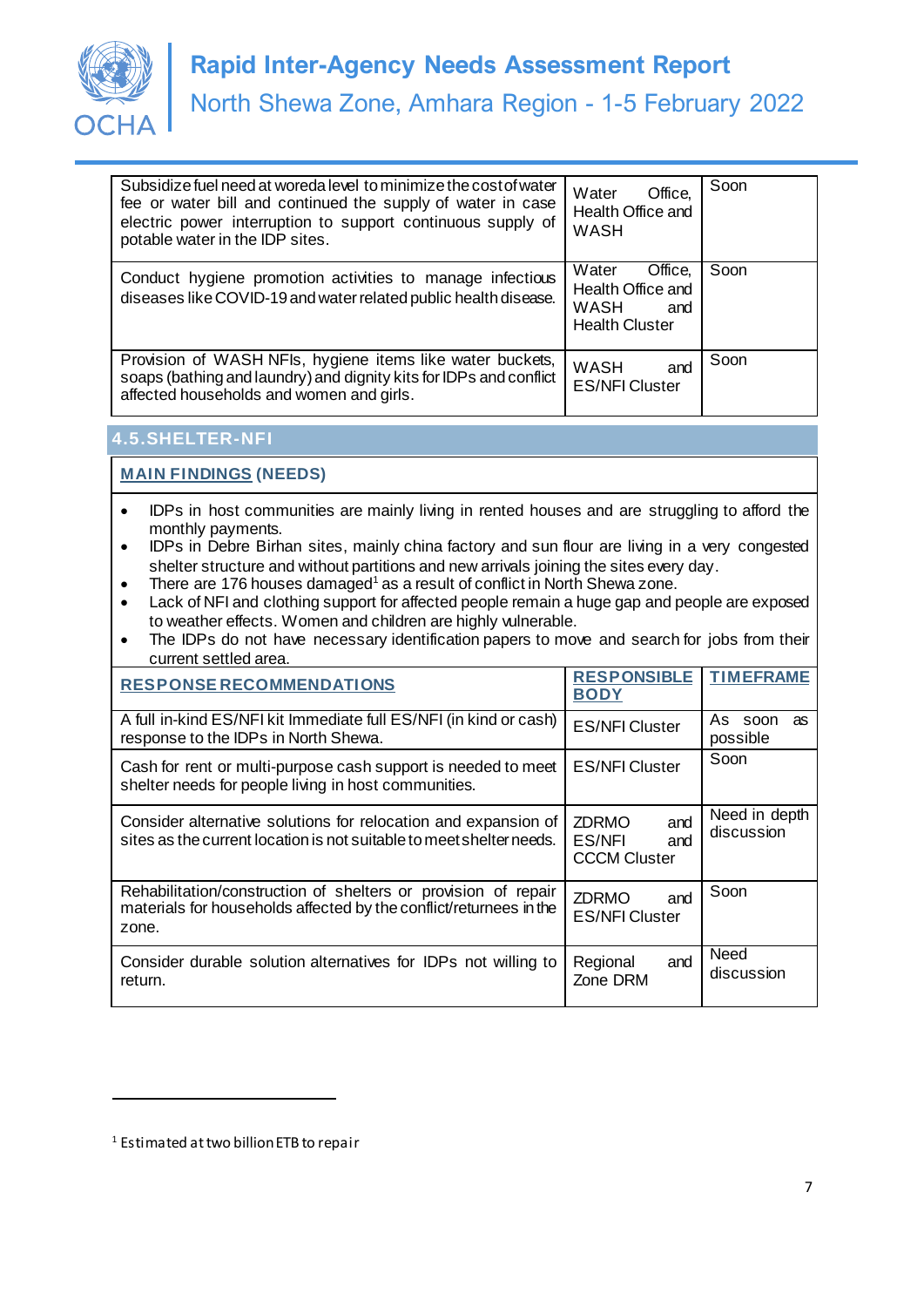

# **4.6.EDUCATION**

## **MAIN FINDINGS (NEEDS)**

- Many IDPs have access to education, however, children with special needs, IDP students in some woredas and newly arrived IDPs in Debre Birhan city didn't get access to education due to absence of necessary documents to prove level of grade and end of school registration period before their arrival
- Enrolled students are also forced to be out of school, absentee and drop out from school due to shortage of scholastic material, school uniform and school feeding services.
- In conflict affected woredas, 185 schools2 are either looted or partially or fully damaged and adversely affected the provision of quality education.
- damaged affecting quality education.
- Students and teachers are psychologically affected due to traumatic experiences in the places of origin and conflict affected areas.
- Explosives and remnants of war inside school compounds exposes students to added risks.
- Poor identification, registration and documentation of IDP students across all woredas and Debre Birhan city.
- Absence of sex segregated latrines, water and sanitary pad for female students in the school have forced girls to be out of and absent from school.
- IDP students are forced to wear school uniform, pay a school fee and other payments for administrative purpose. As a result, parents are forced to sell their food and NFIs to cover the requested payments
- Parents of IDP students do not have information on the availability of pre-primary schools in the area.

| <b>RESPONSE RECOMMENDATIONS</b>                                                                                                                                                                                                                                                           | <b>RESPONSIBLE</b><br><b>BODY</b>                          | <b>TIMEFRAME</b>             |
|-------------------------------------------------------------------------------------------------------------------------------------------------------------------------------------------------------------------------------------------------------------------------------------------|------------------------------------------------------------|------------------------------|
| Ensure equitable access to basic education to provide learning<br>opportunities for out of school IDP students and children with<br>disabilities using formal and/or non-formal (including temporary<br>learning centres) approaches.                                                     | Zone<br>Education<br>Office<br>and<br>Education<br>Cluster | As<br>soon<br>as<br>possible |
| Provide scholastic materials and school uniform for IDP students<br>both at collective sites and in the host community.                                                                                                                                                                   | Education<br>Zone<br>Office<br>and<br>Education<br>Cluster | As<br>soon<br>as<br>possible |
| Provide school feeding service                                                                                                                                                                                                                                                            | Education<br>Zone<br>Office<br>and<br>Education<br>Cluster | As<br>soon<br>as<br>possible |
| Strength the EiE coordination and follow up mechanisms to<br>improve EiE coordination and leadership at zonal woreda and<br>school levels and capacity development in EiE data collection,<br>analysis, evidence-based response planning, implementation<br>and monitoring and reporting. | Zone<br>Education<br>Office<br>and<br>Education<br>Cluster | Soon                         |

l

<sup>2</sup> Estimated at 50 million ETB to repair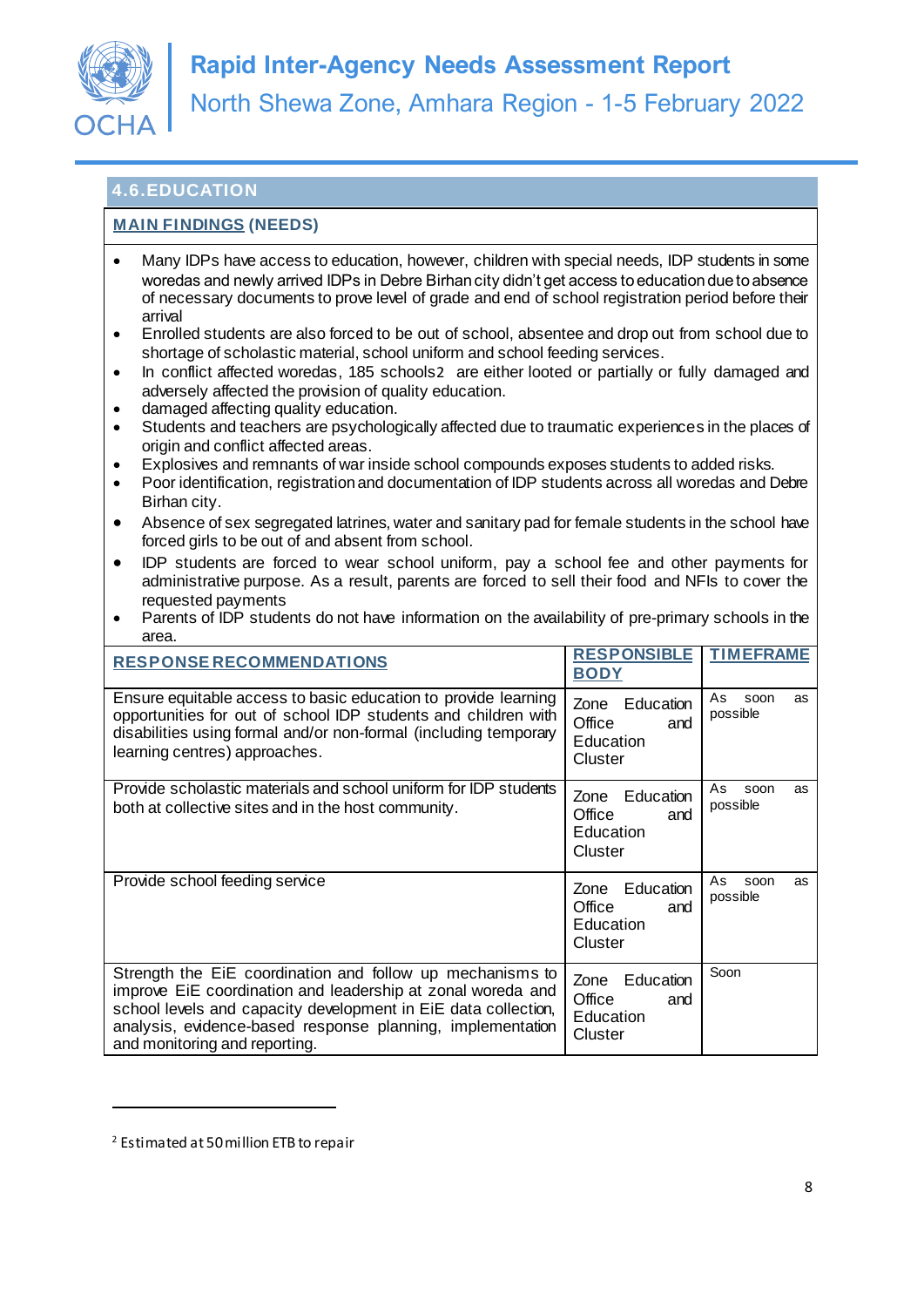

| Equip damaged/looted schools with the required education inputs<br>such as combined desks, blackboards, chalk, computers,<br>printers, reference books, laboratory equipment and etc.                                                                                                   | Zone Education<br>Office<br>and<br>Education<br>Cluster                         | Soon |
|-----------------------------------------------------------------------------------------------------------------------------------------------------------------------------------------------------------------------------------------------------------------------------------------|---------------------------------------------------------------------------------|------|
| Organize "Back to Learning/School Campaign"                                                                                                                                                                                                                                             | Education<br>Zone<br>Office<br>and<br>Education<br>Cluster                      | Soon |
| Provide<br>for teachers<br>MHPSS training<br>education<br>and<br>professionals in conflict affected woredas. This will help teacher's<br>motivation and help them provide support to their students.<br>Encourage education activities incorporate MHPSS services for<br>target groups. | Zone<br>and<br>Woreda<br><b>Education Office</b><br>Education<br>and<br>Cluster | Soon |
| Conduct awareness creation sessions on explosive ordinance in<br>conflict affected areas.                                                                                                                                                                                               | Zone<br>and<br>Woreda<br><b>Education Office</b>                                | Soon |
| Renovate schools affected as a result of the conflict in the zone.                                                                                                                                                                                                                      | Zone<br>and<br>Woreda<br><b>Education Office</b>                                | Soon |

## **4.7.PROTECTION**

- Inadequate shelter structure and settlement for IDPs in host communities and collective sites in North Shewa.
- Shelter rent problem for those living in rented houses, and for those living in Keya camp, absence of sex segregated toilet, lack of water supply are persistent issues.
- Women and children are forced to engaged in exploitative work due to Irregular and inadequate provision of relief food for adults and absence of food for children.
- Absence of NFI distribution including sanitary and dignity kits for women at the reproductive age.
- Absence of psychosocial support for children and teachers in conflict affected areas and IDPs.
- Child labor and exploitation, in some locations underaged children have been engaged in household activities, farming and even in Menz Keya woreda, 4 children were found begging with their mothers as coping mechanism.
- Due to economic problem, women are engaged in commercial sex work, which was mainly identified in Menz woredas, thus expected concerns in reproductive health and communicable diseases.
- Lack of tracing and follow up on separated, unaccompanied and orphan children and also for people with special needs.
- Absence of livelihood opportunities for those able bodies who wanted to be engaged in some sort of income generation work. Many FGD participants indicated they want to organize themselves in small-scale cooperatives, but no capital to start.

| <b>RESPONSE RECOMMENDATIONS</b>                                                                                             | <b>RESPONSIBLE TIMEFRAME</b><br><b>BODY</b> |                        |
|-----------------------------------------------------------------------------------------------------------------------------|---------------------------------------------|------------------------|
| Government and humanitarian partners to provide<br>comprehensive emergency response to IDPs and conflict<br>affected people | Zone/Regional<br>Government                 | As soon as<br>possible |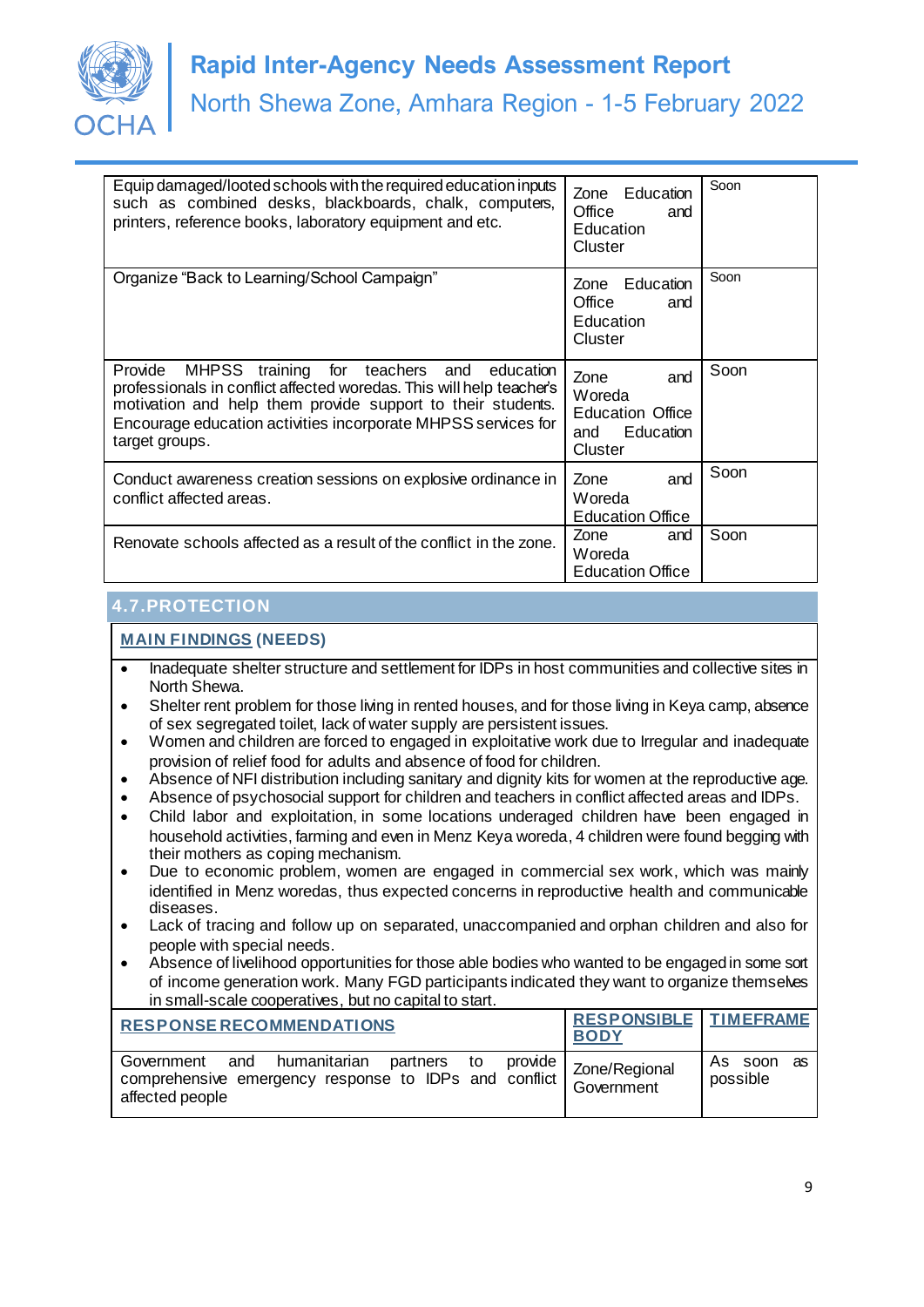

| Provide case management support, including identification,<br>registration and case management of CP and GBV cases                  | ZWCYO<br>and<br>Protection/CP-<br><b>GBV Cluster</b>                                   | Soon                               |
|-------------------------------------------------------------------------------------------------------------------------------------|----------------------------------------------------------------------------------------|------------------------------------|
| Establish one stop centre and GBV protective measures to<br>encourage reporting and provide services.                               | ZWCYO<br>and<br>Protection/CP-<br><b>GBV Cluster</b>                                   | Soon                               |
| Establish child friendly spaces to help children with education,<br>play and provide care for children.                             | <b>ZWCYO</b><br>and<br>Protection/CP-<br><b>GBV Cluster</b>                            | Soon                               |
| Initiate durable solution alternatives to ensure<br>livelihood<br>opportunities for IDPs and conflict affected people.              | Regional/Zone<br>Government and<br>Durable<br><b>Solutions</b><br><b>Working Group</b> | Need<br>discussion<br>among actors |
| Provide services to elderly, people with special need, female<br>headed and child headed households to ensure inclusive<br>response | ZWCYO<br>and<br>Protection/CP-<br><b>GBV Cluster</b>                                   | Soon                               |

## **4.8.CCCM**

- There is no well-organized community structure in the collective sites.
- Less knowledge of public accountability among community leaders.
- Absence of coordination and information sharing with sector/partner and authorities.
- No/less participation of females in camp activities.
- Shortage and absence of facilities like communal kitchens, community information centers and multi-purpose shades, absence of partition in all collective centers
- Absence of complaint and feedback mechanism in all locations.
- Less knowledge on the concept of camp coordination and camp management.
- There is no accurate data regarding number of vulnerable individuals, pregnant and lactating women, children under the age of 5 and etc, for both IDPs in collective center and in the host community.
- China factory has 8 a 60x25 meter shads, but only 3 of them are occupied by IDPs hosting 1,343 HHs and 5,472 individuals with an average of 1,800 family members per shade.
- Zelmaro IDP site in Menz Keya is currently a temporary shelter hosting 50 IDP HHs and 239 individuals. There are 52 rooms in the IDP site with an average size of  $12m^2$  each, which provides safety and protection for 6-10 family members in a sing room.
- Sun flour IDP site has 1 20x50 meter shade and hosted 153 HHs and 1081 individuals. In Sun flour IDP center, there is no partner intervening in CCCM sector, as a result there is gap in coordination and information management.
- Tosenga Afaf Collective center in Menz Mama Woreda has 15 rooms & the average size of one room is 9m2 .
- Kebele 03, kebele 04, Kebele 06 and Kebele 08 IDP sites are found in their respective kebele compound of Debre Birhan town. Each collective center has a 9x20 meter Hall and hosted 73- 240 individuals. There is no partner intervening in CCCM sector, as a result there is gap in coordination and information management

| <b>RESPONSERECOMMENDATIONS</b> | <b>RESPONSIBLE TIMEFRAME</b> |  |
|--------------------------------|------------------------------|--|
|                                |                              |  |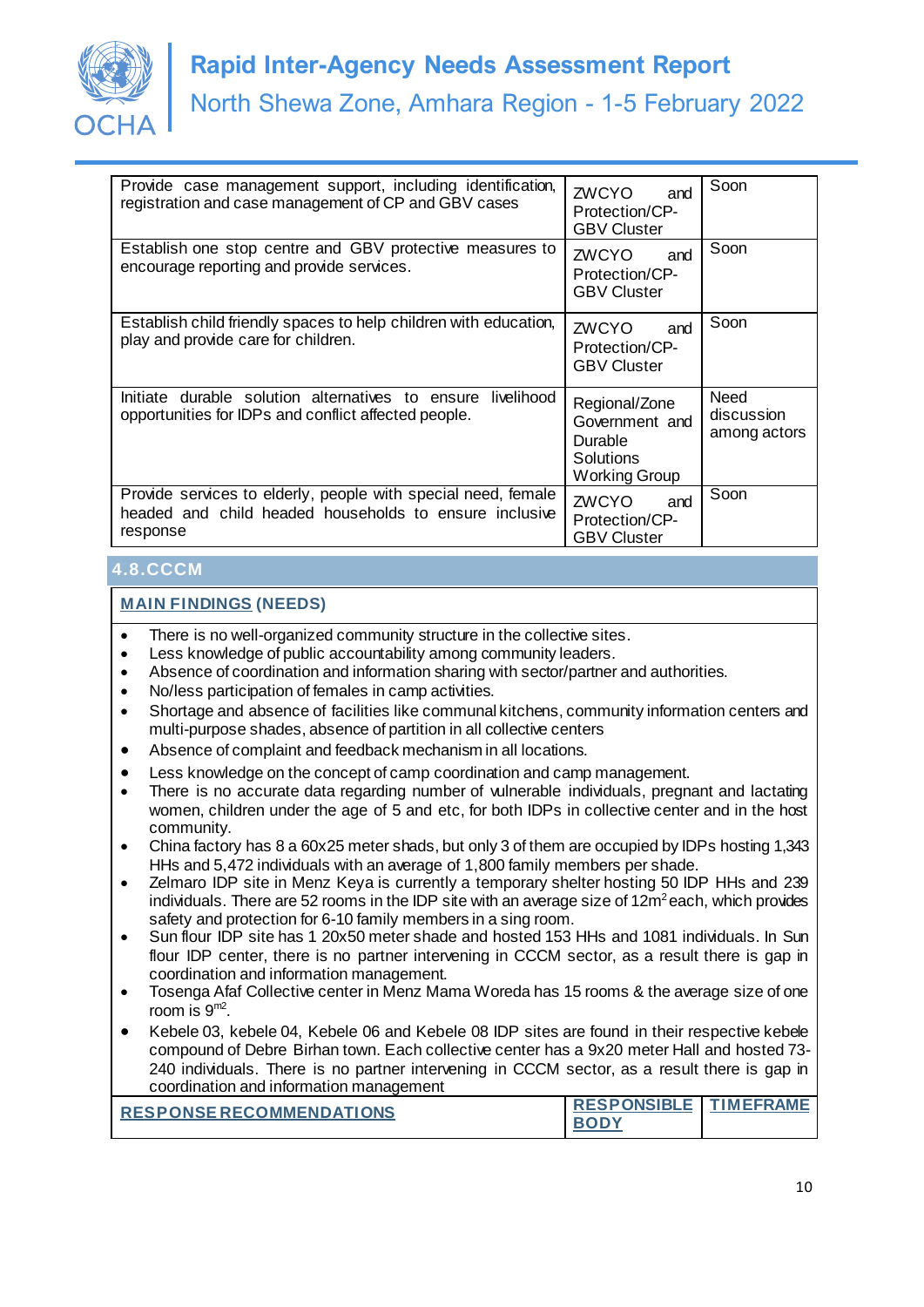

| Establish well organized and gender balance community<br>governance structure to facilitate coordination in the camp<br>through training and mentoring about the ways<br>of<br>communication with the communities and improve community<br>participation. | Zone/Regional<br>Government and<br><b>CCCM</b>              | As soon<br>as<br>possible |
|-----------------------------------------------------------------------------------------------------------------------------------------------------------------------------------------------------------------------------------------------------------|-------------------------------------------------------------|---------------------------|
| Establish Compliant and Feedback Mechanism platform to flag<br>out the concerns of IDPs to partners                                                                                                                                                       | Zone DRMO and<br><b>CCCM</b>                                | As soon<br>as<br>possible |
| Decongest and expand the existing overly congested sites,<br>including partition.                                                                                                                                                                         | ZDRMO/Admin<br><b>CCCM/</b><br>and<br>Protection<br>Cluster | Soon                      |
| Consider new site establishment to accommodate new arrivals.                                                                                                                                                                                              | Zone DRMO and<br>Administration                             | Soon                      |
| Provide capacity building training on basic concept of camp<br>coordination and camp management for government officials at<br>all levels.                                                                                                                | <b>CCCM Cluster</b>                                         | Soon                      |
| Immediate action is needed for partitioning the collective<br>centers, constructing of communal kitchens, multipurpose<br>shades, and community information center in all IDP sites.                                                                      | ZDRMO/Admin<br><b>CCCM/</b><br>and<br>Protection<br>Cluster | Soon                      |

# **5.COMMUNITY ENGAGEMENT/ACCESS TO INFORMATION**

### **MAIN FINDINGS (NEEDS)**

• There is no platform for community engagement and to facilitate access to information among IDP population. Establishment of IDP representatives is inconsistent across all woredas. In addition, IDPs do not have information on where to present their complaints.

| <b>RESPONSE RECOMMENDATIONS</b>                                                             | <b>RESPONSIBLE   TIMEFRAME</b><br><b>BODY</b> |      |
|---------------------------------------------------------------------------------------------|-----------------------------------------------|------|
| Establish complaint and feedback mechanisms, including<br>selection of IDP representatives. | Zone<br>and<br>Woreda DRMO                    | Soon |
| Create awareness on mechanisms and establish information<br>desks                           | Zone<br>and<br>Woreda DRMO                    | Soon |

# **6.OPERATIONAL ENVIRONMENT**

#### **COPING MECHANISMS**

Some adults and children are engaged in exploitative work to survive while some children withdraw from school to support their parents. In some families, some went all day without food as there is no available food families consume. In some woredas, women are also engaged in transactional sex.

#### **GAPS IN RESPONSE**

Humanitarian response by Government and humanitarian partners in North Shewa zone in general and in assessed woredas/ city remain low. Many of the assessed woredas partners presence is nonexistent.

## **7.HUMANITARIAN ACCESS**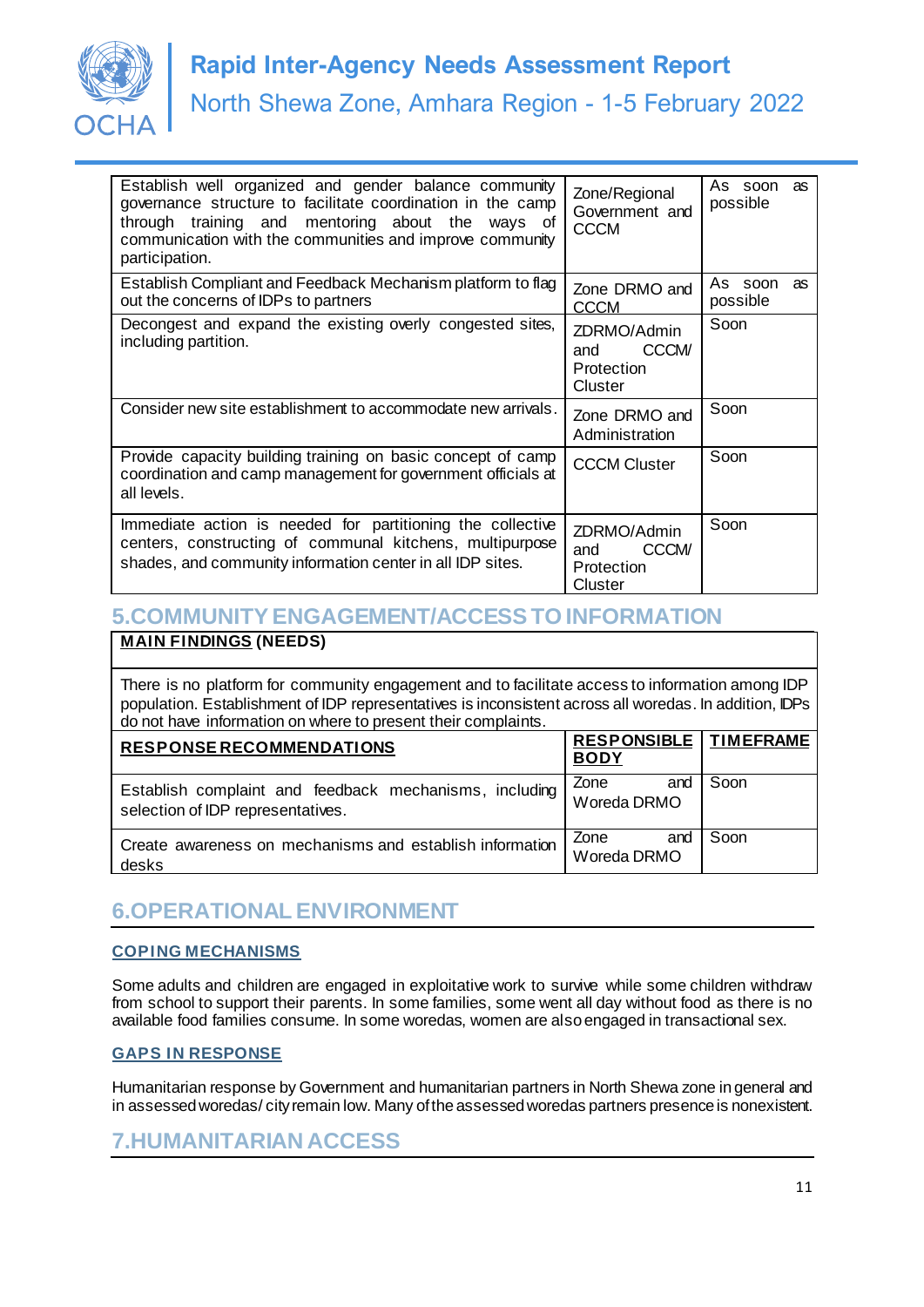

#### **ACCESS OF RELIEF ACTORS TO AFFECTED POPULATIONS**

Lack of attention given to the IDPs in these woredas due to lack of information on the figures and needs and population movement before this assessment.

There is no access concern reported or observed.

#### **ACCESS OF AFFECTED POPULATIONS TO ASSISTANCE**

The current situation of IDPs, lack of cash for transport and medical examinations, inadequate referral system, lack of response and damage of infrastructures in conflict affected woredas in general has limited people's access to services.

#### **SECURITY AND PHYSICAL CONSTRAINTS**

No reported security concern in the assessed areas. Road construction along Debre Birhan to assessed woredas are ongoing and is not expected to hinder humanitarian operation. Relief actors, in consultation with the Government should consider different mechanisms to address needs in far reaching woredas.

#### **OPERATIONAL CONSTRAINTS**

Despite rising humanitarian need in the woreda/zone/region, response to the affected people is limited across sectors. Particularly, the assessed area has not been among prioritized woredas although affected by high influx of IDPs and affected by conflict.

The assessment team request donors and response mechanisms to increase humanitarian response in Amhara region.

## **8.COORDINATION**

Humanitarian coordination in North Shewa zone is led by Incident Command Post (ICP) but affected due to the scale down of humanitarian response after return movement within Amhara region of people displaced due to the conflict in the North was initiated after Mid- December 2021. The zone, however, is experiencing prolonged and continued IDP influx that entail the need to strengthen coordination mechanisms. To ensure effective Cluster approach in the zone, Government sector offices should play critical role in leading the Clusters together with humanitarian partners. Partners active engagement in the existing coordination structures at zonal level is highly recommended.

Amhara Region Disaster Prevention, Preparedness and Food Security Commission is leading the humanitarian response in the region and chair the Regional Emergency Coordination Center (ECC). OCHA is playing supportive role and works closely with partners and Clusters to ensure partners active humanitarian response. At regional level, Cluster approach is in place and there are ten functional Clusters. Not all Clusters have a dedicated Cluster coordinator, which is affecting the overall coordination and it is recommended that national Clusters and lead agencies assign a dedicated Cluster coordinator to facilitate smooth and effective coordination at regional level. This will also support the coordination at zonal level. Furthermore, Government sectors and partners' active engagement in the existing coordination structure is key in ensuring effective humanitarian coordination and response.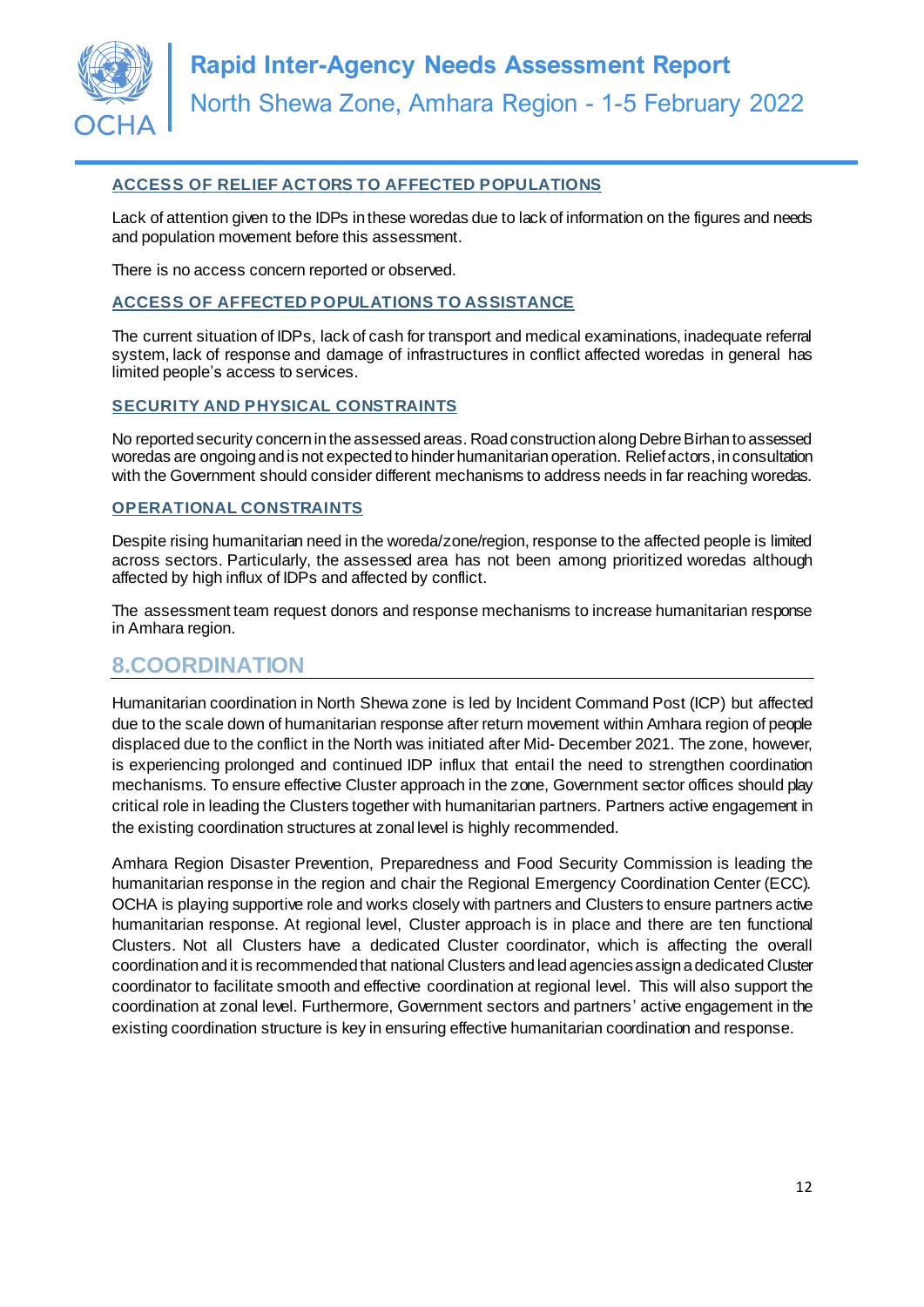

# **ANNEX**

# **IDP Data, As of 5 February 2022**

|                 | Population data of IDPs in North Shewa Zone, Amhara Region - 5 February 2022 |                     |               |              |                              |               |              |               |
|-----------------|------------------------------------------------------------------------------|---------------------|---------------|--------------|------------------------------|---------------|--------------|---------------|
| No.             | Woreda                                                                       | <b>Number of HH</b> |               |              | <b>Number of Individuals</b> |               |              |               |
|                 |                                                                              | <b>Male</b>         | <b>Female</b> | <b>Total</b> | <b>Male</b>                  | <b>Female</b> | <b>Total</b> | <b>Remark</b> |
| $\overline{1}$  | Menz Keya                                                                    | 706                 | 489           | 1,195        | 1,976                        | 1,752         | 3,728        |               |
| $\overline{c}$  | Minjar                                                                       | 271                 | 94            | 365          | 708                          | 685           | 1,393        |               |
| 3               | Merabete                                                                     | 335                 | 157           | 492          | 1,139                        | 969           | 2,108        |               |
| $\overline{4}$  | Menz Lalo                                                                    | 134                 | 105           | 239          | 274                          | 281           | 555          |               |
| 5               | Menz Mama                                                                    | 40                  | 24            | 64           | 90                           | 88            | 178          |               |
| 6               | Debre Birhan city                                                            | 2,164               | 1,768         | 3,932        | 8,847                        | 10,813        | 19,660       |               |
| 7               | Gishe                                                                        | 115                 | 57            | 172          | 283                          | 260           | 543          |               |
| 8               | Angolela Tera                                                                | 42                  | 18            | 58           | 162                          | 112           | 274          |               |
| 9               | Ensaro                                                                       | 425                 | 200           | 615          | 1,006                        | 980           | 1,986        |               |
| 10              | <b>Menz Gera</b>                                                             | 170                 | 87            | 257          | 411                          | 334           | 745          |               |
| 11              | Ankober                                                                      | 10                  | 6             | 16           | 30                           | 31            | 61           |               |
| 12 <sub>2</sub> | Mida                                                                         | 165                 | 74            | 239          | 431                          | 429           | 860          |               |
| 13              | Moret ena Jiru                                                               | 883                 | 345           | 1,228        | 2,220                        | 2,068         | 4,288        |               |
| 14              | Siya Debima Wayu                                                             | 14                  | 6             | 20           | 42                           | 35            | 77           |               |
| 15              | Shewarobit city                                                              | 19                  | 9             | 28           | 51                           | 55            | 106          |               |
| 16              | Eferatana Gidim                                                              | 18                  | 22            | 40           | 90                           | 110           | 200          |               |
|                 | <b>Total</b>                                                                 | 5,511               | 3,461         | 8,960        | 17,760                       | 19,002        | 36,762       |               |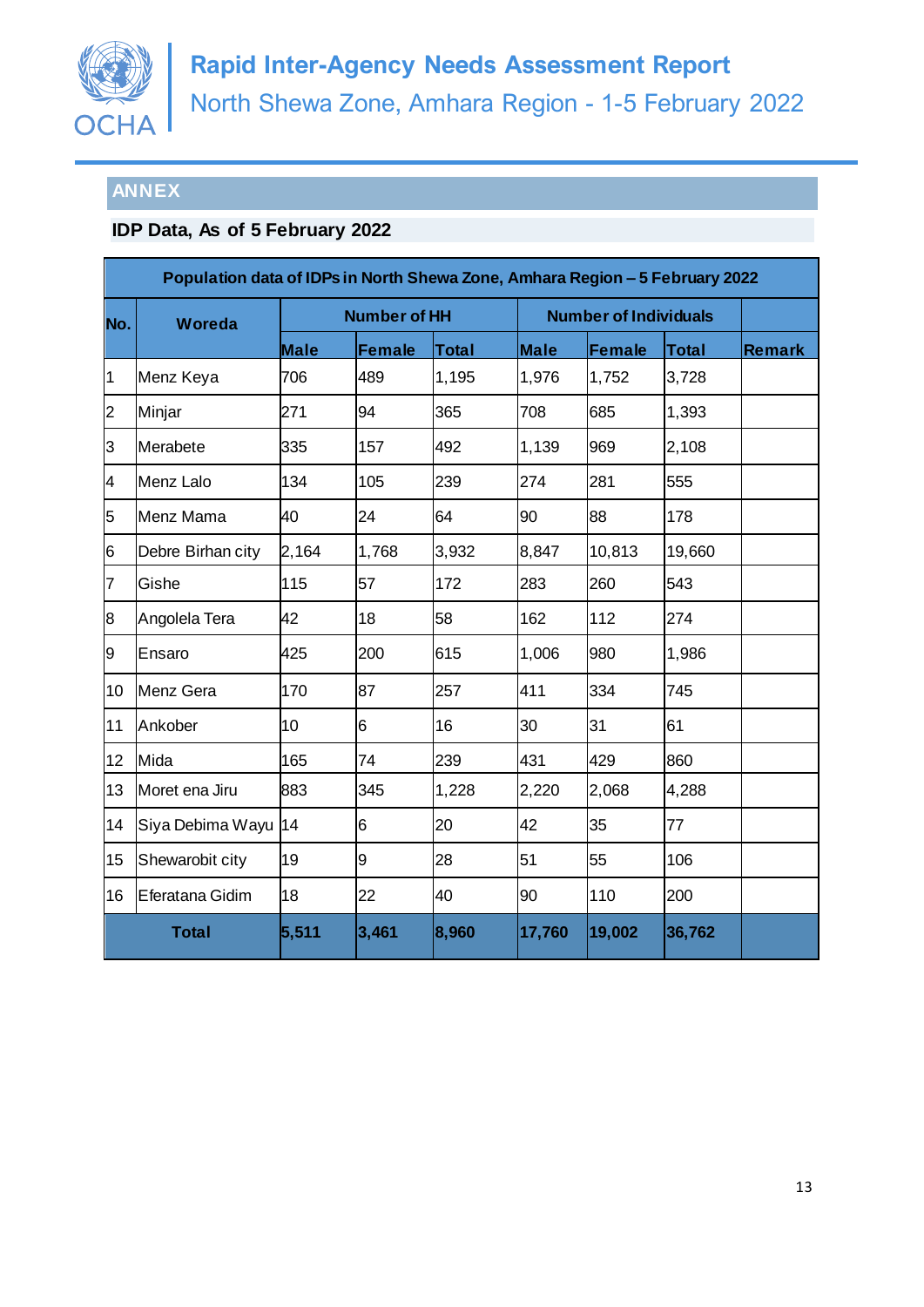

## **IDPs in Collective Sites - extracted from the total**

| <b>IDPs in Collective Sites in North Shewa Zone, Amhara Region - 5February 2022</b> |                        |                  |                     |               |              |                              |               |              |               |
|-------------------------------------------------------------------------------------|------------------------|------------------|---------------------|---------------|--------------|------------------------------|---------------|--------------|---------------|
| No.                                                                                 | Woreda                 | <b>Kebele</b>    | <b>Number of HH</b> |               |              | <b>Number of Individuals</b> |               |              |               |
|                                                                                     |                        |                  | <b>Male</b>         | <b>Female</b> | <b>Total</b> | <b>Male</b>                  | <b>Female</b> | <b>Total</b> | <b>Remark</b> |
| 1                                                                                   | Menz Keya              | Medebit          | 40                  | 9             | 49           | 121                          | 112           | 233          |               |
| 2                                                                                   | Menz<br>Mama           | 1                | 28                  | 12            | 40           | 70                           | 79            | 149          |               |
| 3                                                                                   | Minjar                 | Arerti           | 32                  | 12            | 44           | 81                           | 88            | 169          |               |
| 4                                                                                   | Menz Lalo              | $\overline{7}$   | 16                  | 8             | 24           | 36                           | 44            | 80           |               |
| 5                                                                                   | Debre<br><b>Birhan</b> | Sun<br>Flour     |                     |               | 256          |                              |               | 3,182        |               |
|                                                                                     |                        | China<br>Factory |                     |               | 1,352        |                              |               | 5,695        |               |
|                                                                                     |                        | 8                |                     |               | 74           |                              |               | 310          |               |
|                                                                                     |                        | 6                |                     |               | 23           |                              |               | 85           |               |
|                                                                                     |                        | 4                |                     |               | 14           |                              |               | 89           |               |
|                                                                                     |                        | 3                |                     |               | 44           |                              |               | 128          |               |
| Total                                                                               |                        |                  |                     |               | 1,920        |                              |               | 10,120       |               |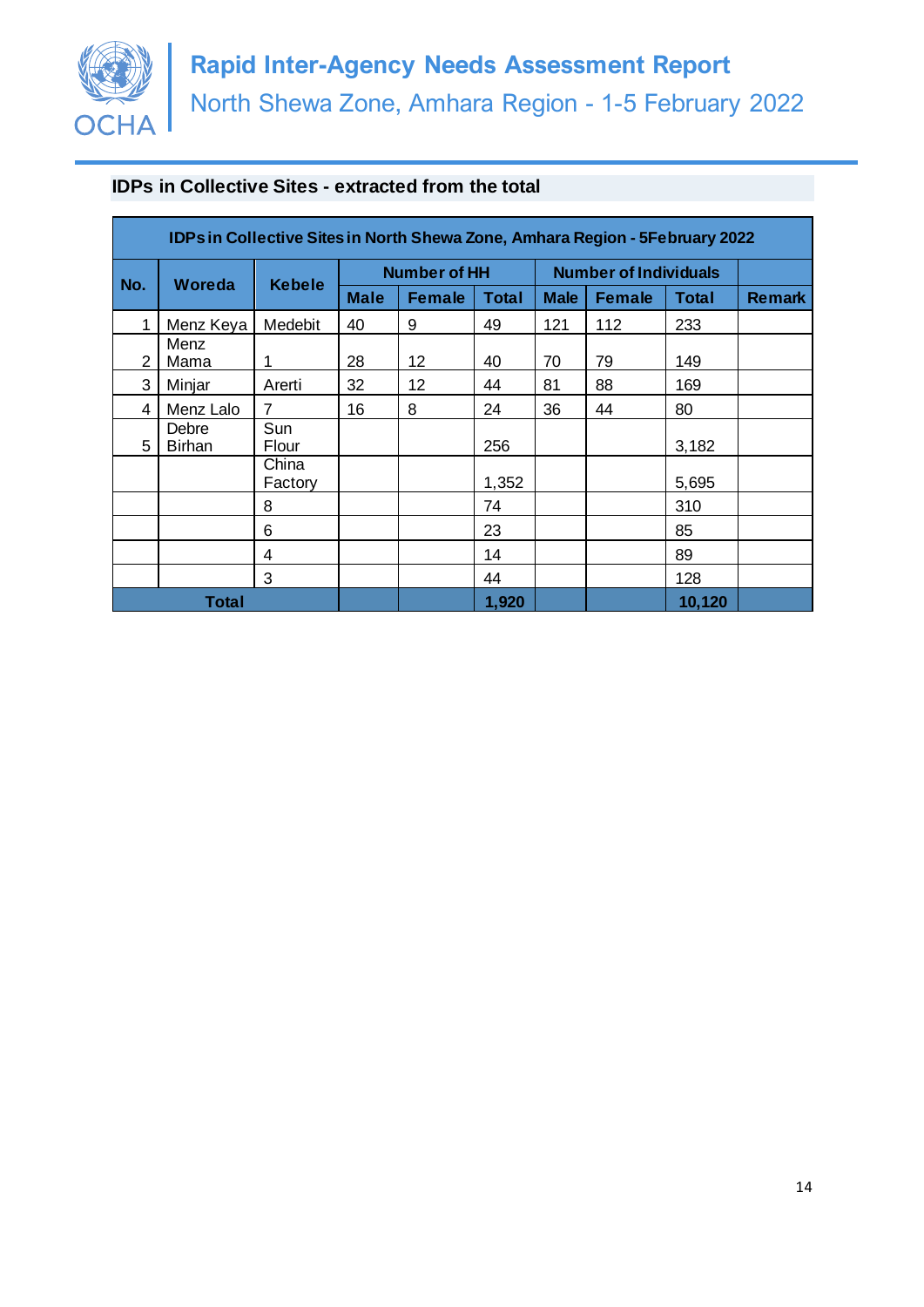

# **Photos from the Field**



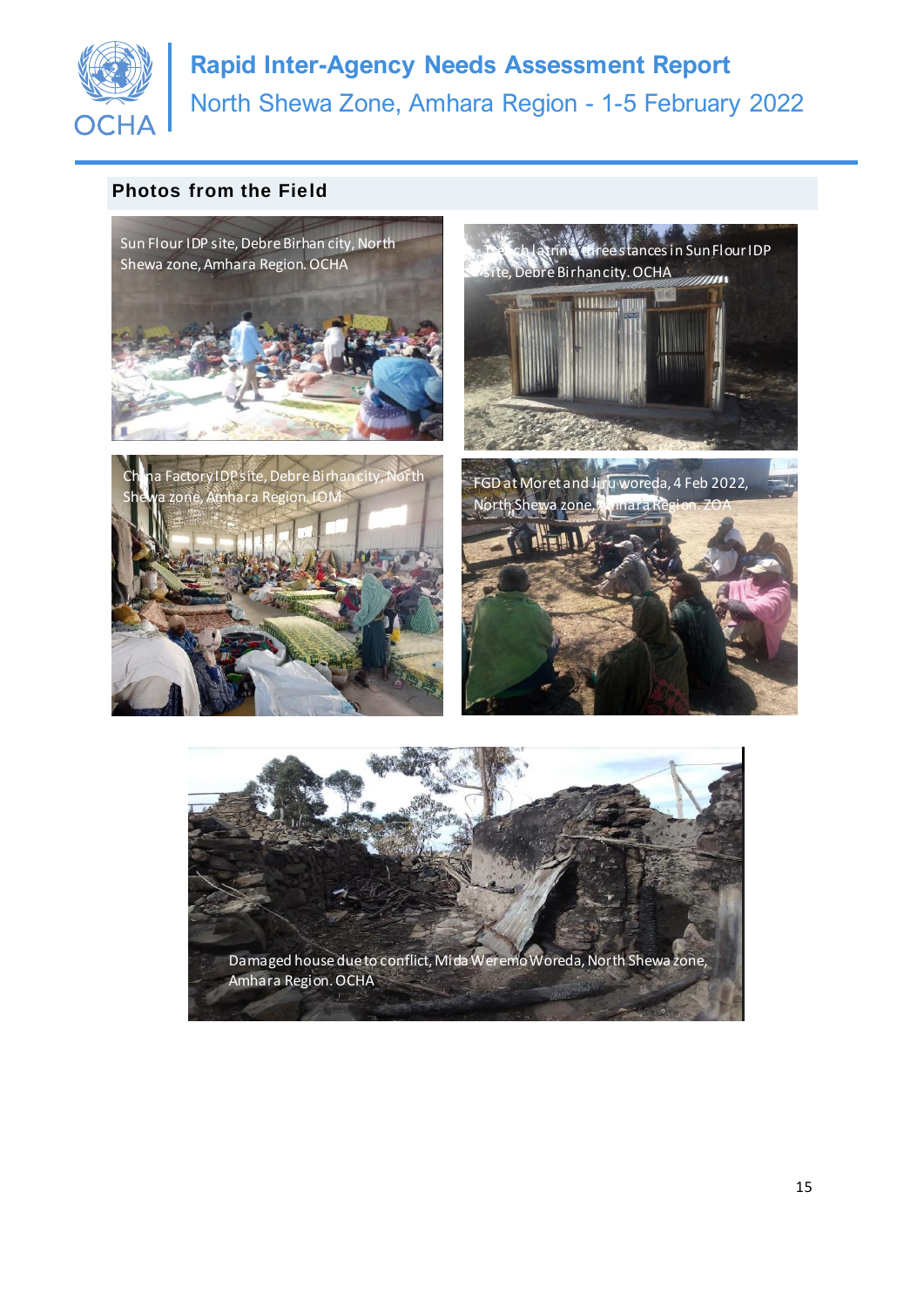

## **Map: North Shewa Map and Assessed Areas**

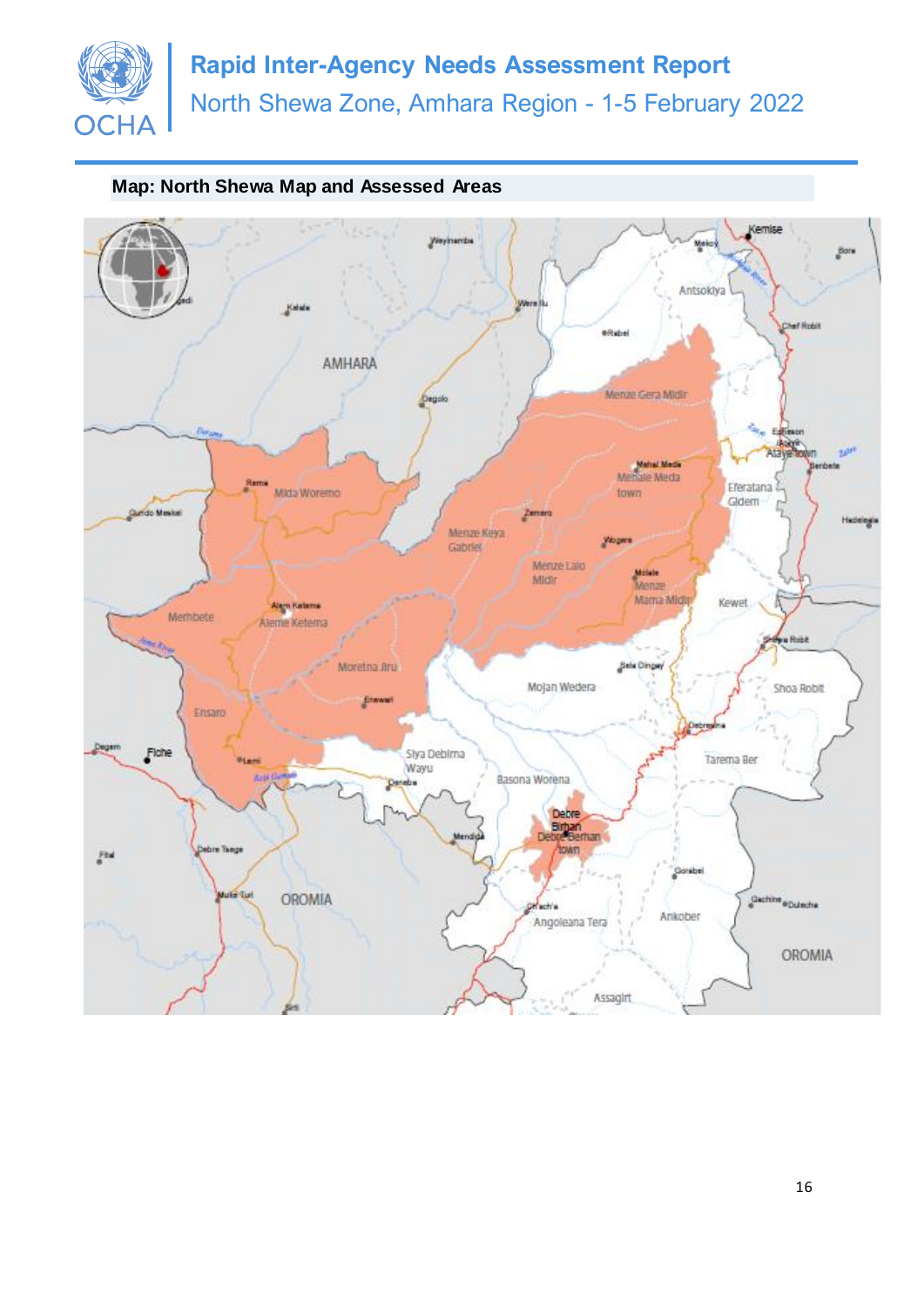